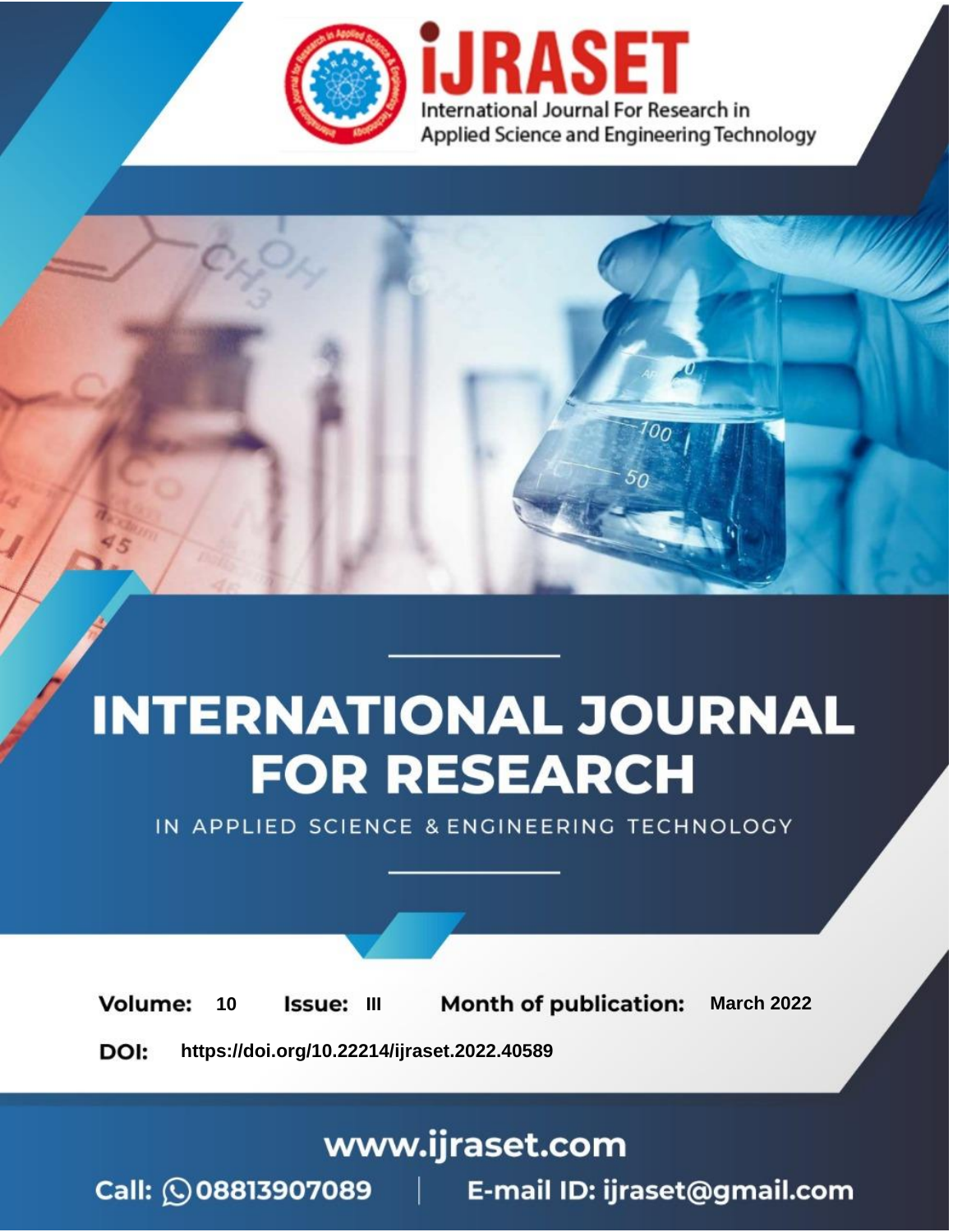### **DPR Requirements for Preparation of Geotechnical Investigation and Construction Materials Survey Chapter for Hydro Electric Project**

B. K. Munzni<sup>1</sup>, Lalit Kumar Solanki<sup>2</sup>, S. K. Jain<sup>3</sup>, U S Vidyarthi<sup>4</sup>

*1 Scientist D, Concrete Division, Central Soil and Materials Research Station, HauzKhas, New Delhi, India*

*2 Scientist B, Concrete Division, Central Soil and Materials Research Station, HauzKhas, New Delhi, India*

*3 Scientist D, Concrete Division, Central Soil and Materials Research Station, HauzKhas, New Delhi, India*

*4 Scientist E, Concrete Division, Central Soil and Materials Research Station, HauzKhas, New Delhi, India*

*Abstract: The environment-friendly renewable sustainable energy source is the need of time to promote and propagate to meet the growing power demand. More than 65% of India's electricity is generated by thermal power plants and 85% of the country's thermal power generation is coal-based. Our coal and gas reserves are limited and can last only for another 20-30 years. India is having enough hydropower potential i.e. to a tune of 148 GW (which would be able to meet a demand of 84 GW at 60% load factor) but as of date, its contribution is only 12.2% out of our total demand. Though the initial cost of hydro projects is comparatively high but the maintenance cost is minimal. To initiate a project Detailed Project Report (DPR) is required to be prepared. Since huge investment is involved in the hydroelectric project, hence, exhaustive techno-economic examining is required to decide for investing. Covering all the aspects of investigation enables the apprising agencies to examine the report holistically and provide clearances in a minimal time frame. In the scope of construction materials survey and geotechnical investigation, the availability and suitability of construction materials are to be assessed. The geotechnical investigation provides design parameters to the designer.*

*Keywords: detailed project report***,** *construction materials survey, rock, soil, concrete, rockfill.*

#### **I. INTRODUCTION**

Hydropower provided the impetus to the industrialization of the country. If we go back, from the 1980s onwards share of hydropower in the overall energy matrix of the country has fallen. In 1980, hydro provided around 40% of installed capacity which is now around 12% only. It has many reasons but now policies of government are quite encouraging. In January 2019, a parliamentary standing committee in its report had expressed concern over the slow pace of the hydropower sector stating that it has not got the deserved attention despite having numerous benefits. Six basin/rivers system viz. Indus, Ganga, Central India Rivers, West Flowing Rivers, East Flowing Rivers, and the Brahmaputra are prevailing in India. North and North Eastern states of India have the largest hydropower potential. Only north-eastern states are having about 40% of the total potential. Present status of hydroelectric projects above 25 MW in the country - 15 projects in the central sector, 12 projects in the state sector, and 9 projects in the private sector are under execution, and many more to come. DPR of a project is a document that consists of all investigation, clearances, valuation, planning, technicality, and viability. Investigation for a suitable site, hydrology of river, catchment area, materials, man and machine, environment, ecology, flora and fauna, power, irrigation area, drinking water, finance, marketing, etc. requires an investigation. The techno-economic success of the project depends on a meticulous investigation of each aspect of the project. Compilation of all the investigation reports and clearances makes DPR.

#### **II. GEOTECHNICAL/FOUNDATION INVESTIGATIONS**

Primarily geotechnical / foundation investigation includes in-situ and laboratory tests for the structure and detailed reports to be appended for review. The quantum of investigations varies by the type and size of structures, geological variations of subsurface strata/materials, etc. It is evident that site investigation/tests are to be carried out as per the design requirement of structures and it covers engineering properties of rock/rockfill/soil. The geotechnical investigation starts with site exploration, drilling, pit, trenches, and drifts. It is further corroborated by laboratory investigation, geophysical investigation, and in-situ testing. Data obtained from these investigations decide the location of the dam, powerhouse, machine hall, etc. Material properties decide the type of dam and appurtenant structures. The engineering properties of geotechnical foundation materials which include soil/boulder/overburden/rock are required for designing the structures.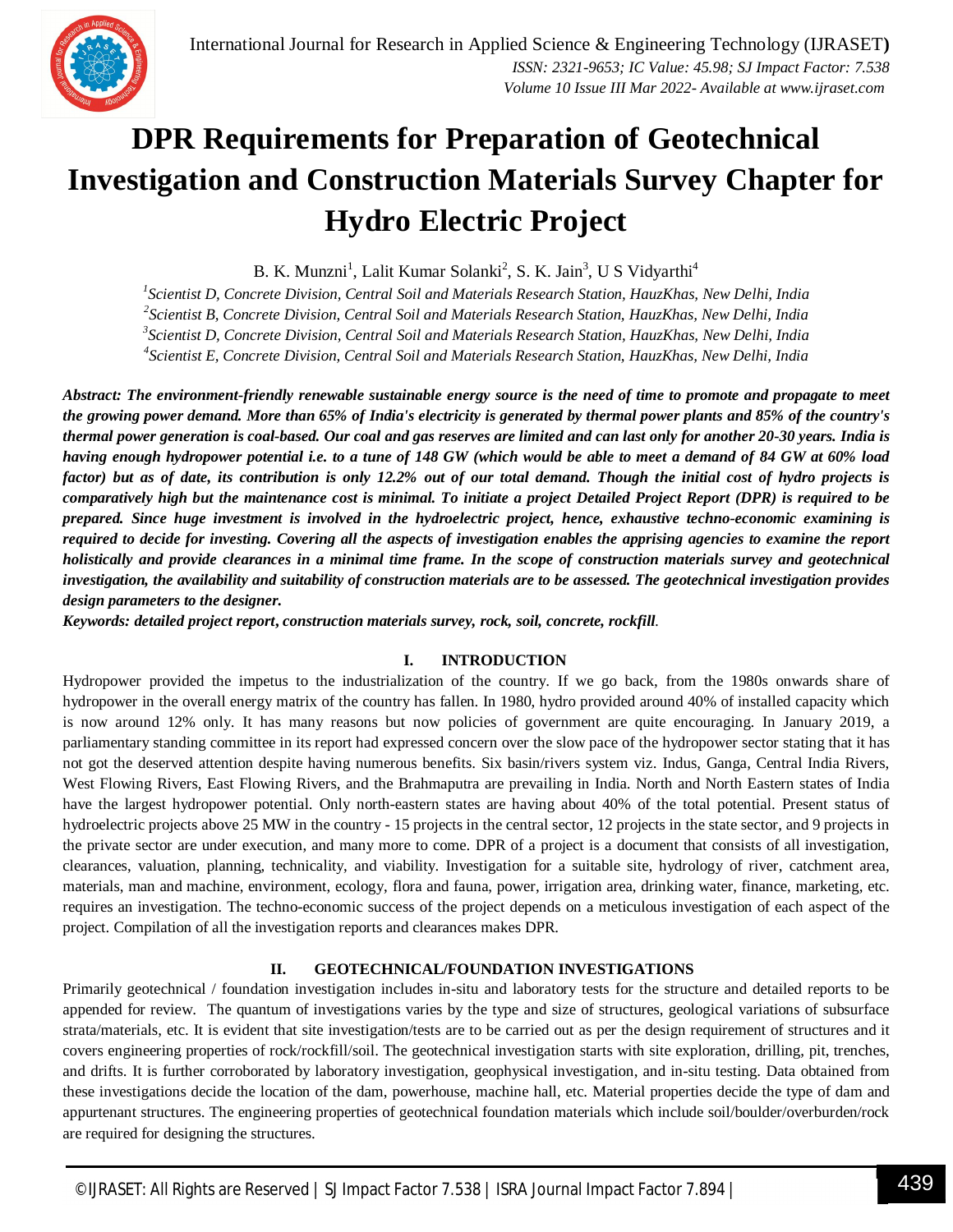

International Journal for Research in Applied Science & Engineering Technology (IJRASET**)**  *ISSN: 2321-9653; IC Value: 45.98; SJ Impact Factor: 7.538 Volume 10 Issue III Mar 2022- Available at www.ijraset.com*

The subsurface investigation is a behaviour study of foundation material under the expected loads of the proposed structure. The subsurface investigation of river valley projects can be carried out by exploratory drilling, exploratory pits, trenches, shafts & drifts, and geophysical methods.

#### *A. Foundation / Subsurface investigation of Rock*

- *1) In-Situ Testing of Rock:* Ideal intact rock is seldom found in nature for the construction of hydroelectric projects. It has joints, folds, faults, dips, shear zones/seams, etc and that is why the rock mass is termed discontinuous, inhomogeneous, anisotropic, and non-elastic. The structural arrangement of mineral grains mainly plays an important role in defining the properties of intact rock material. On the other hand, discontinuities govern the behaviour of rock mass to the imposed stresses to a large extent. Apart from the geological factors and site conditions, the size of the sample greatly influences the engineering properties of the rock. The strength and elastic properties of intact rocks are significantly high compared to the properties of rock mass containing discontinuities. Therefore, in-situ tests are essentially required for characterizing the rock mass. Parameters that are essentially required for the characterization of rock mass are:
- *a)* Shear strength parameters (cohesion and friction angle) of rock mass, discontinuities, and interfaces.
- *b)* Modulus of deformation either by plate loading tests or by Goodman jack tests on rock mass.
- *c)* Seismic wave velocity
- *d)* Bearing capacity test
- *e)* Permeability and groutability tests
- *2) Laboratory Testing of Rock:* For the intact rock characterizations following physico-chemical tests are commonly carried out. The quantity and type of tests for any particular structure may vary with the size and type of intended structure, geological variations, design requirements, or site-specific issues.
- *a)* Index Properties (Density, water content, specific gravity, void ratio, porosity, etc.)
- *b)* Unconfined compressive strength
- *c)* Modulus of Elasticity and Poisson's ratio
- *d)* Specific gravity and water absorption
- *e)* Slake durability
- *f)* Shear and Compression ultrasonic velocities
- *g)* Shear strength of infilling material
- *h)* Tests for Swelling
- *i)* Joint stiffness test
- *j)* Tri-axial Testing for the determination of shear strength parameters
- *k)* Abrasion resistance tests

The laboratory testing needs to be carried out in both dry and saturated samples.

#### *B. Foundation / Subsurface investigation of soil and soil as construction material*

Depending on the type of structure soil investigations are required to be carried out. Soil as a material used in earth dam, embankment dam (earth fill or rock fill), earth cum rockfill dam etc. In general, the following information is required to be evaluated for DPR. The tests and numbers can be decided by an expert after the site visit and due consultation.

- *1)* Borehole log should consist of information on the water table, description of strata, soil classification, log, size of the hole, sample details (sample depth, sample type, filed no. lab no.), permeability value, SPT 'N' value, etc.
- *2)* Mechanical Analysis
- *3)* Atterberg limits
- *4)* Soil classification
- *5)* In-situ Density/Natural Moisture Content
- *6)* Specific Gravity
- *7)* Shear Strength Tests
- *a)* Triaxial Shear Test Consolidated Undrained test with Pore pressure or
- *b)* Direct Shear Test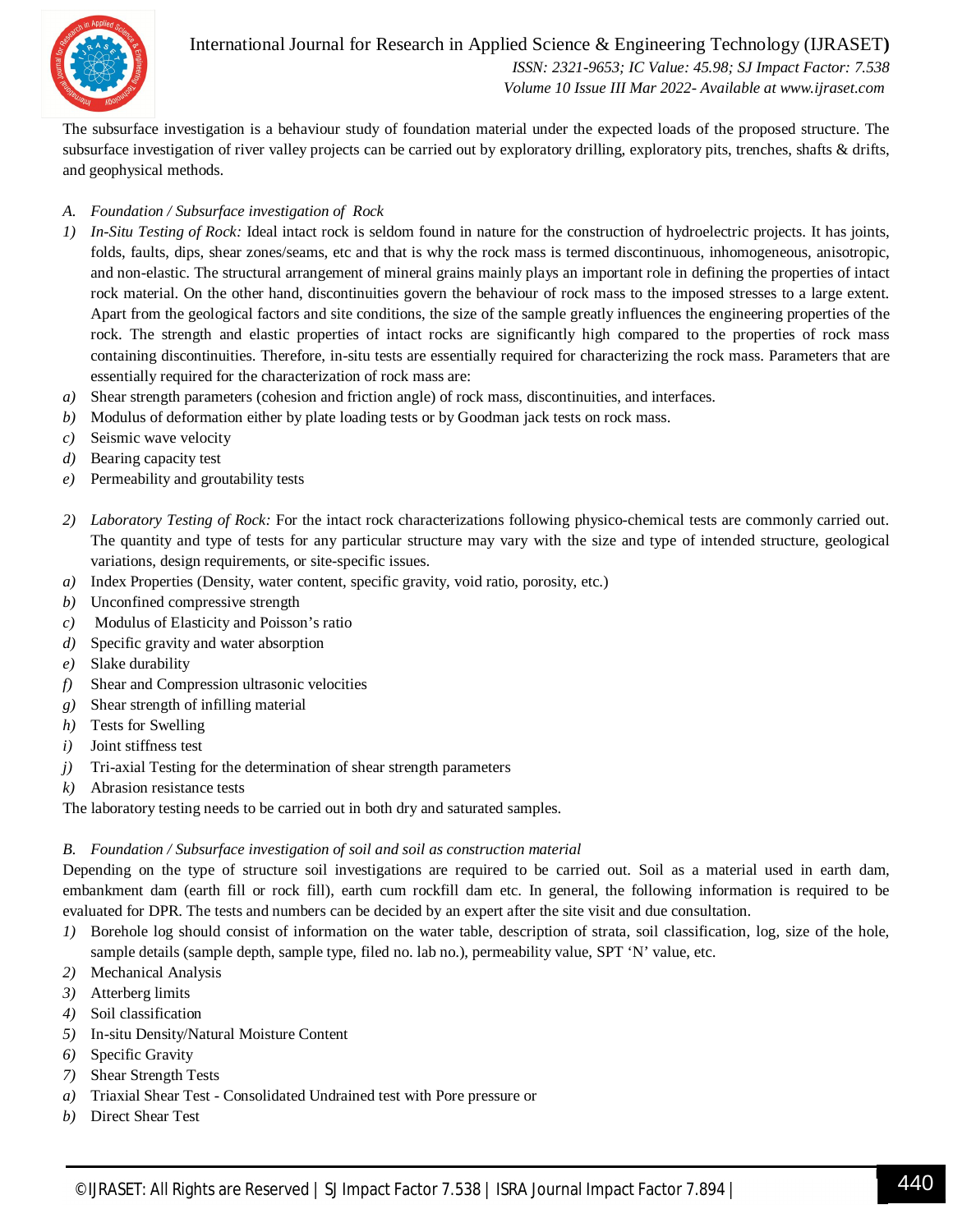

 *ISSN: 2321-9653; IC Value: 45.98; SJ Impact Factor: 7.538 Volume 10 Issue III Mar 2022- Available at www.ijraset.com*

- *8)* One Dimensional Consolidation
- *9)* Chemical Analysis of Soil
- *a)* Ph
- *b)* Total Soluble Salts
- *c)* Calcium Carbonate
- *d)* Water Soluble Sulphate
- *e)* Water-Soluble Chloride
- *f)* Organic Matter

#### *C. Borrow Area Investigations for Construction Materials*

Soil as construction materials for impervious core, semi pervious and previous zone of earth and rockfill dam, embankment needs to be investigated for their suitability. Following tests are required for ascertaining the suitability of soil as construction material. The tests and numbers can be decided by an expert after the site visit and due consultation.

- *1)* Mechanical Analysis
- *2)* Atterberg limits
- *3)* Soil classification
- *4)* Shrinkage Limit
- *5)* Standard Proctor Compaction
- *6)* Specific Gravity
- *7)* Shear Strength Tests
- *a)* Triaxial Shear Test Consolidated Undrained test with Pore pressure measurement or
- *b)* Direct Shear Test
- *8)* One Dimensional Consolidation
- *9)* Laboratory Permeability
- *10)* Soil Dispersivity Identification Tests (as per standard procedures)
- *a)* Pin-Hole Test
- *b)* SCS Double Hydrometer Test
- *c)* Crumb Test
- *d)* Chemical Analysis of Pore-Water Extract Test
- *11)* Chemical Analysis of Soil
- *a)* pH
- *b)* Total Soluble Salts
- *c)* Calcium Carbonate
- *d)* Water Soluble Sulphate
- *e)* Water-Soluble Chloride
- *f)* Organic Matter

#### **III. INVESTIGATION OF ROCKFILL MATERIALS**

Boulders, cobbles, coarse gravels obtained either by blasting of rock mass or from naturally available river bed materials are used as rockfill materials. Maximum particle size may be up to 1200 mm. For the construction of earth core rockfill dams (ECRD) or concrete faced rockfill dams (CFRD) rockfill materials are widely used.

The prime advantages of rockfill dam are its flexibility, capacity to absorb large seismic energy and adaptability to various foundations. According to the International Commission on Large Dams (ICOLD), dams with the height of more than 15 m are referred to as high dams. If rockfill dam/barrage of height more than 15 m or more, detailed field and laboratory investigations of rockfill material need to be carried out to understand the stress-strain-volume change behaviour, evaluation of shear strength parameters and deformability and permeability characteristics of rockfill materials which are very important for the safe and economical design of rockfill/cofferdam structures.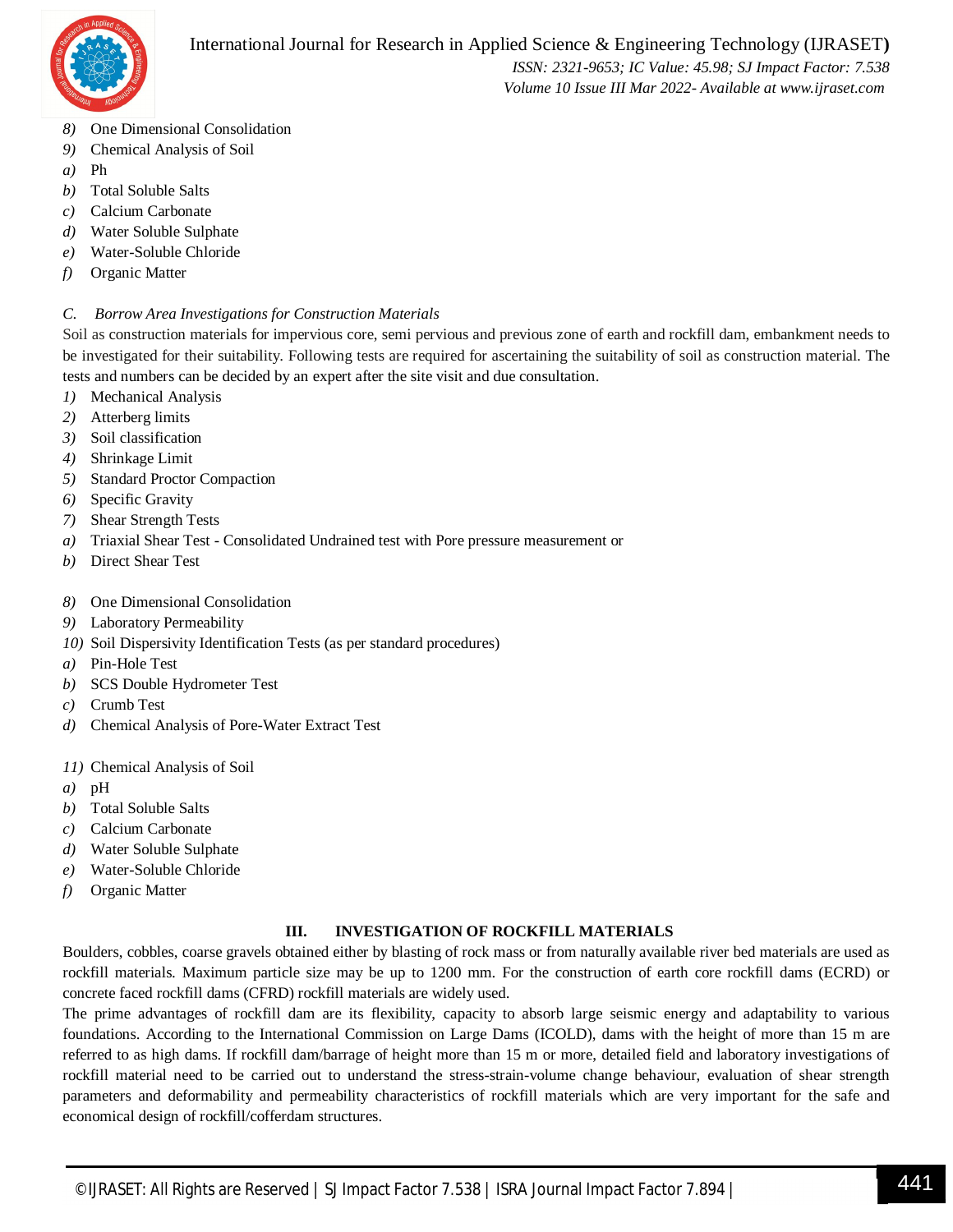

International Journal for Research in Applied Science & Engineering Technology (IJRASET**)**

 *ISSN: 2321-9653; IC Value: 45.98; SJ Impact Factor: 7.538 Volume 10 Issue III Mar 2022- Available at www.ijraset.com*

For carrying out the above studies field and laboratory tests are to be conducted on rockfill material are as follows:

- *1)* Field grain size distribution test to evaluate an average prototype grain size distribution curve.
- *2)* Relative density test for determining the minimum and maximum dry densities.
- *3)* Large size triaxial shear test to study the stress-strain-volume change behaviour and evaluate the shear strength parameters i.e., angle of internal friction, f, and cohesion, c.
- *4)* One-dimensional compression test to determine deformability and permeability characteristics.

#### **IV. CONSTRUCTION MATERIAL SURVEY AND MATERIAL CHARACTERISATION FOR CONCRETE**

Construction materials survey primarily start with geological surface reconnaissance with geo-morphological features like outcrop, overburden, bedrock, variation of strata, etc. For the suitable coarse and fine aggregates, probable quarry sites are identified and quantified according to the structures of the project. The concrete-making material needs to be investigated for its suitability as per the standards. For any construction, coarse and fine aggregates are largely required which can be obtained from rock quarries, river bed materials, terrace deposit, alluvial fans, talus accumulation, etc. Detailed construction materials survey includes general information of quarries, an approximate estimation of availability, length of haul, and geological data (if available) which include proper marking on the geological map. The numbers of samples may vary from geological discernible strata from the quarry area considered for the production of aggregate or size of quarry. Further, it can be decided more precisely by due consultation and site visit of the expert team. According to components of the project, quantify the wearing and non-wearing surfaces aggregate separately and yield of the quarry to report considering 38 percent wastage in processing, transportation, and handling of aggregates.

*A. Coarse and Fine Aggregate*

To establish the suitability of coarse aggregate to use in concrete generally below mentioned tests are required to do:

- *1)* Physical Properties : Specific Gravity, Density, Water absorption, Soundness
- *2)* Mechanical Properties:Impact Test, Crushing Test, Abrasion Test
- *3)* Petrographic examination and alkali-aggregate reaction test

For fine aggregate in general following tests are required to establish suitability to use as fine aggregate in concrete:

- *a)* Gradation and fineness modulus (FM)
- *b)* Specific Gravity
- *c)* Material finer than 75 microns
- *d)* Mica content
- *e)* Organic Impurities
- *f)* Soundness Loss
- *g)* Alkali-Aggregate Reaction
- *h)* Petrographic Analysis

#### *B. Cement*

For any construction project cement is the primary binding material. It is, therefore, important to identify suitable suppliers within the vicinity of the project to meet the demand even during the peak construction of the project. Since it is the primary binding material in the concrete; hence, quality should meet all the parameters laid by the Bureau of Indian Standard.

*C. Water*

Water is the key ingredient for concrete and abundance in the hydro project but is equally neglected. To use for the mixing and curing of concrete, the source of the water is to be identified and ascertain its suitability as per codal provision. Generally, test the water at pre-monsoon, monsoon, and post-monsoon period for the parameters as mentioned below:

- *1)* Alkalinity
- *2)* Acidity
- *3)* pH Value
- *4)* Organic solids
- *5)* Inorganic solids
- *6)* Sulphates (as SO3)
- *7)* Chlorides
- *8)* Suspended Matter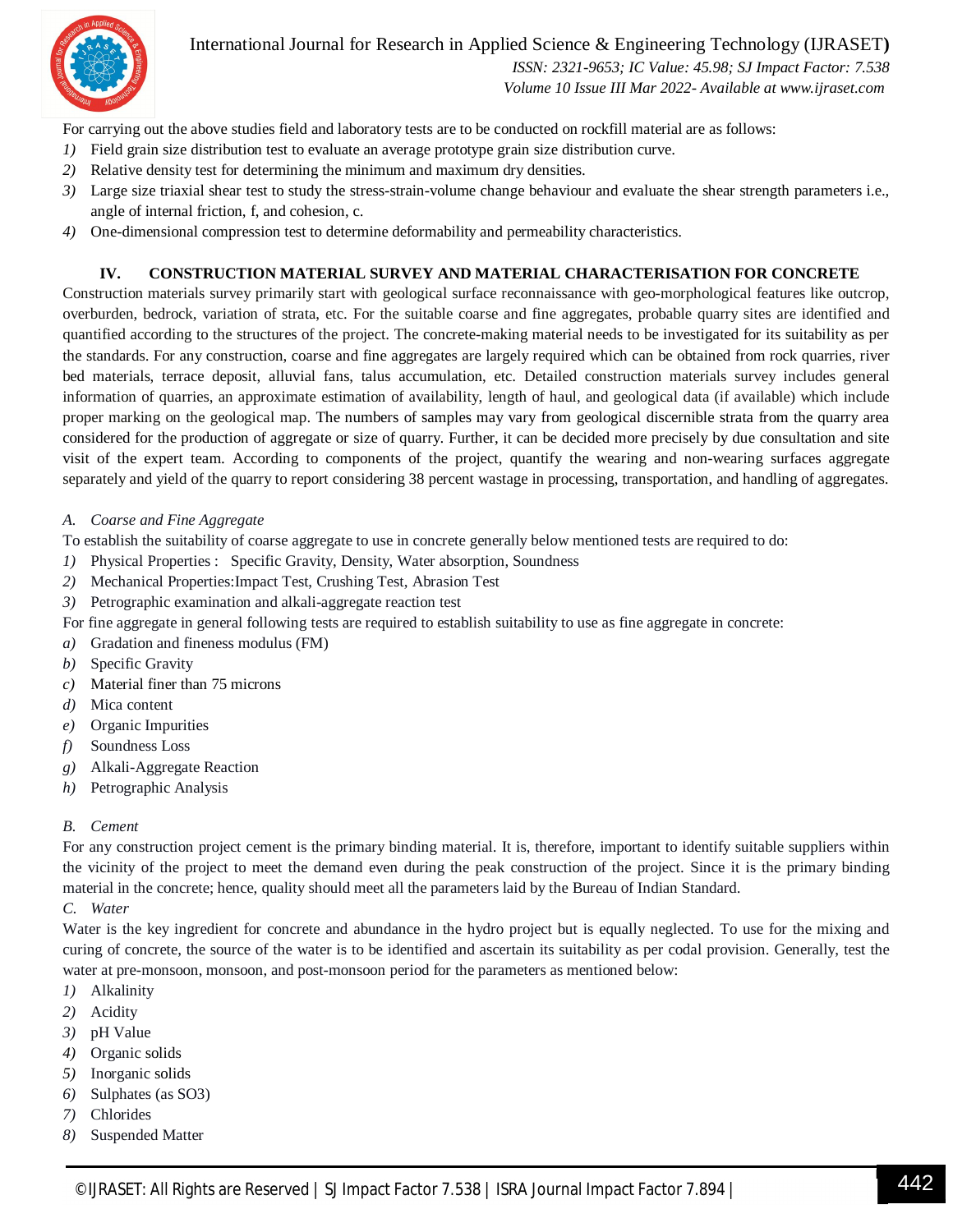

#### International Journal for Research in Applied Science & Engineering Technology (IJRASET**)**  *ISSN: 2321-9653; IC Value: 45.98; SJ Impact Factor: 7.538 Volume 10 Issue III Mar 2022- Available at www.ijraset.com*

#### *D. Reinforcement*

Like cement, a source of reinforcement is to be identified and ensure the uninterrupted supply during the peak demand of projects. The quality of reinforcement steel has to be checked periodically as per the codal provision.

#### *E. Chemical and Mineral Admixtures*

Chemical and mineral admixtures are an inevitable component in modern concrete. To enhance the concrete quality and to achieve desired workability, flowability, compatibility, pumpability, control the setting time, lightweight concrete, Steel Fibre Reinforced Concrete (SFRC), grouting, and many more, these materials are extensively used. Availability of suitable admixtures and identifying suitable suppliers to meet the demand of chemical or mineral admixtures for the project are very important. The chemical or mineral admixtures shall be checked periodically as per the provision of code.

#### **V. CONCLUSION**

Geotechnical investigation carries important input data for the designer whereas construction material survey ascertains the availability of suitable material for the project. In nature ideal materials are seldom available; hence deficiencies can be managed by selective quarrying and adopting preventive measures. The quantity and type of tests depend on many parameters like size and type of intended structure, geological variations, design requirements, or site-specific problems. Therefore, it is always advisable to consult an expert of this field. All investigation is to be carried out before submitting the DPR and complying with all the recommendations/suggestions offered by the apprising agencies.

#### **REFERENCES**

- [1] Guideline for preparation of detailed project reports of irrigation and multipurpose projects, Ministry of Water Resources, 2010
- [2] Guidelines for submission, appraisal, and acceptance of irrigation and multipurpose projects, 2017

[3] Guidelines for Formulation of Detailed Project Reports for Hydro-Electric Schemes, their Acceptance, and Examination for Concurrence, New Delhi January 2015 (Revision 5.0).

[4] CSMRS Monograph on Characterisation of Rockfill Materials 2012.